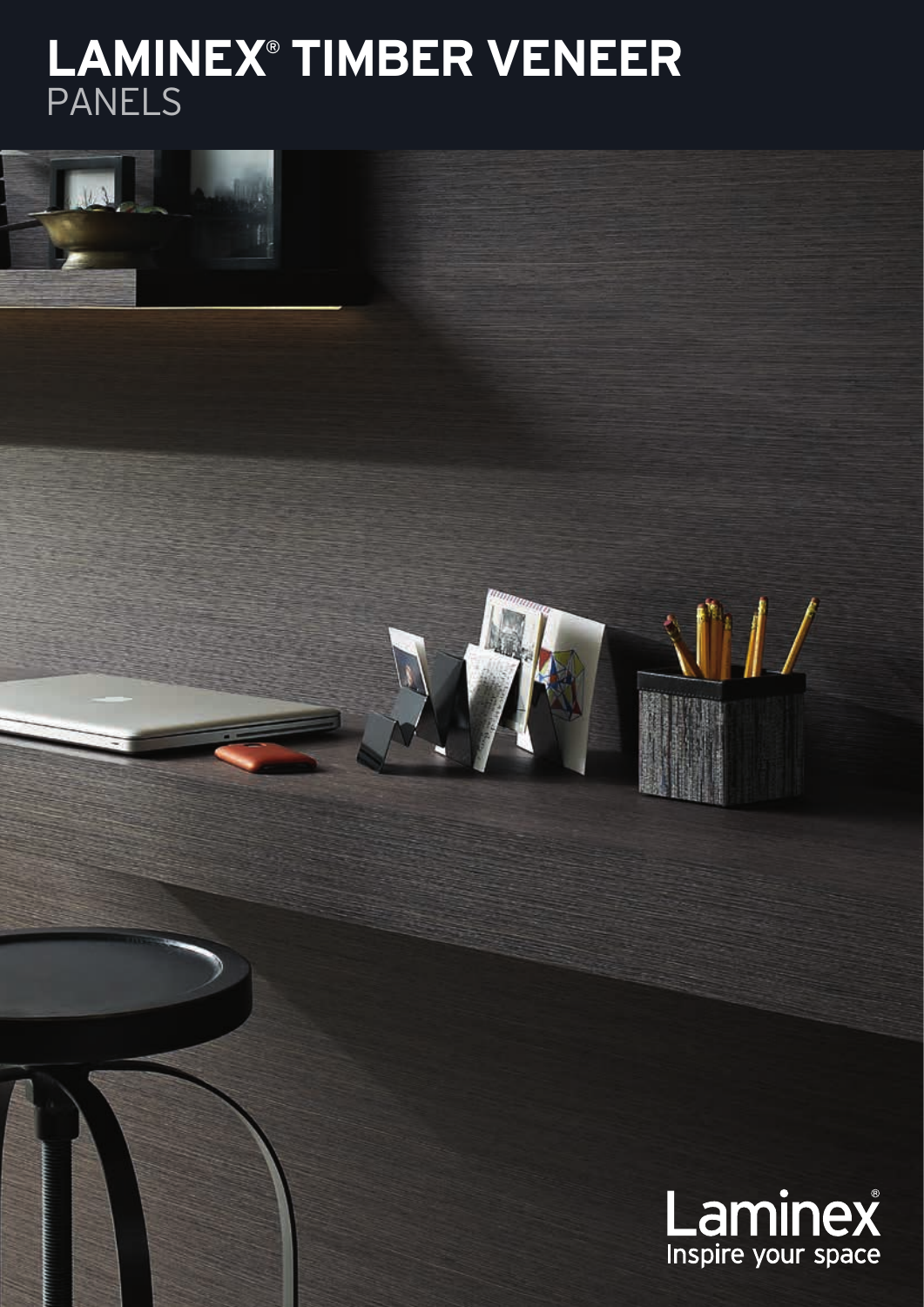

Laminex® Timber Veneer panels are an inspired choice. Rich in colour and character, they provide a sophisticated alternative to solid wood. Created to work in harmony with the Laminex Colour Palette, there is a texture, tone and grain for all your designs. Whether you're creating joinery, high quality

furniture, feature walls or kitchens, you can achieve a beautiful finish. So when your vision demands only the most luxurious surface solution, look to our most luxurious range: Laminex Timber Veneer panels.

## **NATURAL DECORS = PREFINISHED = A GREAT CHOICE FOR RESIDENTIAL & COMMERCIAL FITOUTS**



COVER Wall, shelf and floating desktop in Laminex Finished Designed Timber Veneer Allure Ash. TOP LEFT Box (front) in Laminex Finished Designed Timber Veneer Wild Pecan and box (back) Laminex Finished Designed Timber Veneer Lauro Crown. BOTTOM LEFT Box in Laminex Finished Design Timber Veneer Chalked Slate. RIGHT Feature wall in Laminex Finished Designed Timber Veneer Spotted Gum Wave.

\*Please obtain a copy of the Laminex Timber Veneer panels 7 year limited warranty from laminex.com.au.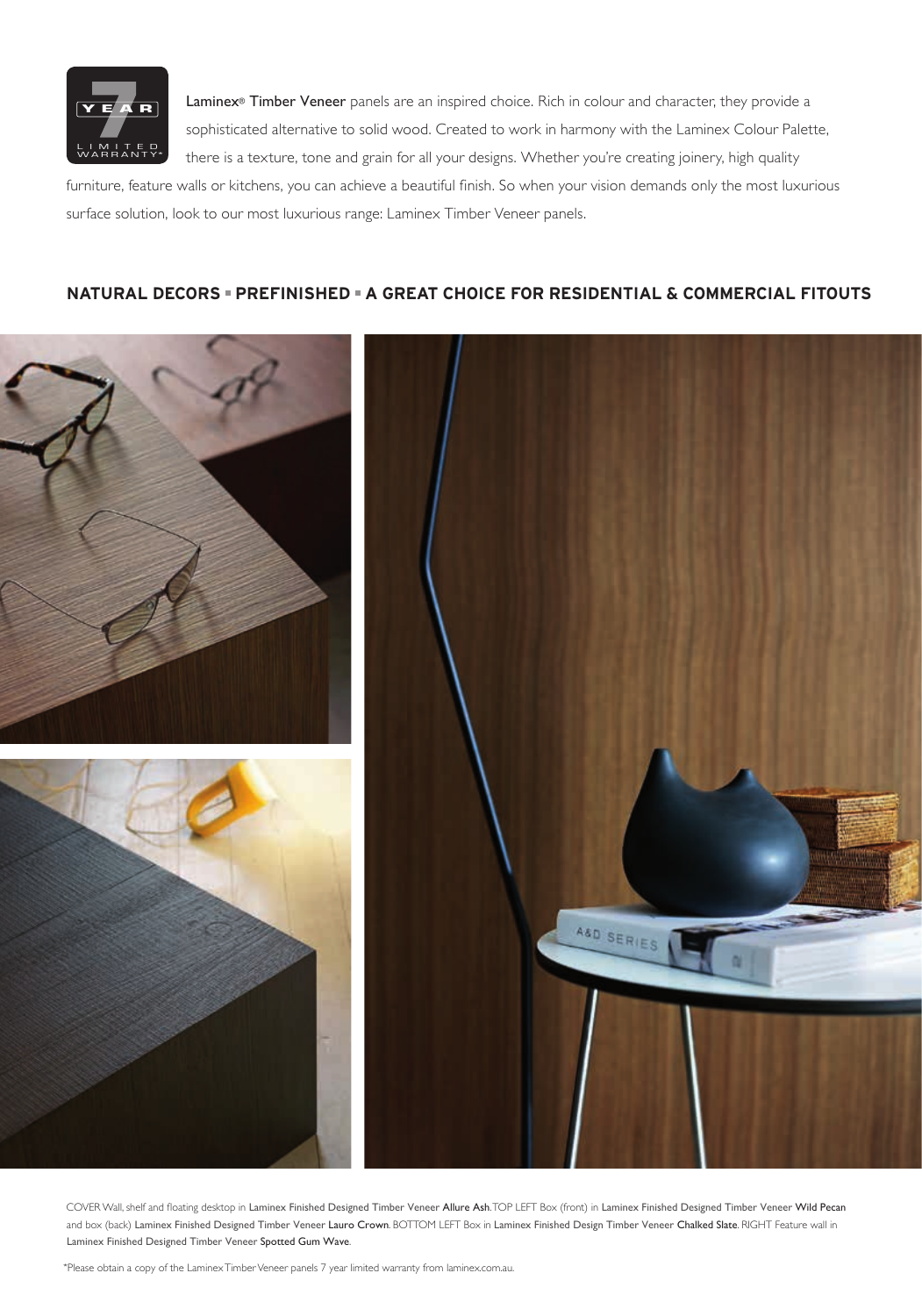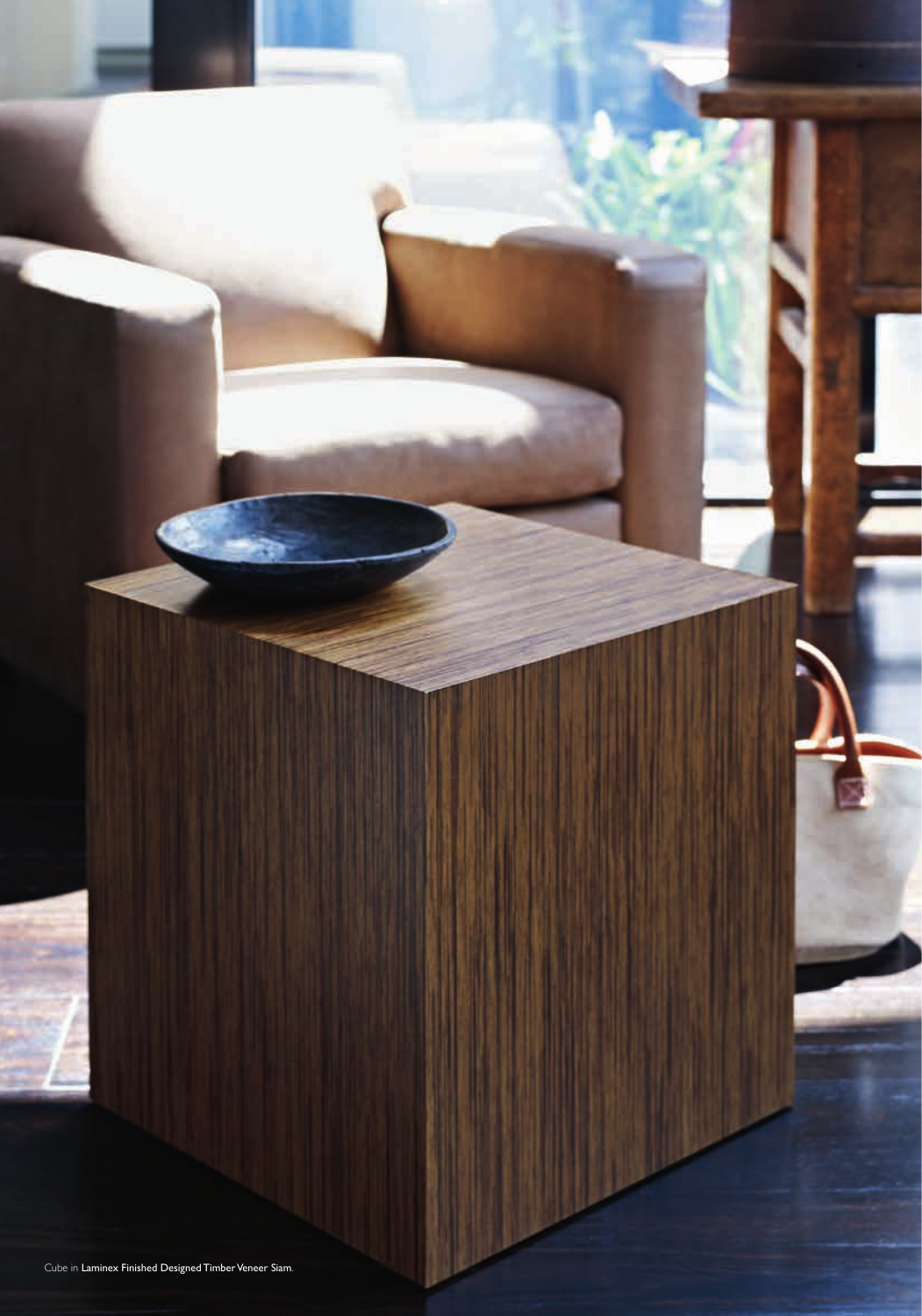Laminex® Finished Designed Timber Veneer panels and Finished Natural Timber Veneer panels have the benefits of raw veneers, but are pre-finished and textured. This means you don't need to worry about polishing at the fabrication stage. You can save time and money and feel confident about how the final product will appear.

#### PRODUCT OPTIONS

Laminex Timber Veneers are available in a variety of options.

## **Designed Timber Veneers**

Three exclusive Wave veneers made from Australian timbers - Tasmanian Oak, Blackbutt and Spotted Gum.

#### **Finished Designed Timber Veneers**

A range of prefinished Designer Veneers in a selection of subtle interior tones, sourced from Europe.

## **Finished Natural Timber Veneer**

Natural Timber Veneers - American Oak, Smoked Oak and American Walnut are available in a stunning prefinished matt finish.

#### ADVANTAGES

- Available in fashion colours and hues that blend beautifully with the Laminex Colour Palette and essastone® range
- Easily coordinated with interior fittings
- Ready for use, reducing labour, handling and finishing costs
- Covered with a protective, peel-off film for transportation and handling
- Stain resistant and more impact resistant than traditional veneers
- Sourced from sustainable plantation timbers
- Textured and pre-finished

#### APPLICATIONS**\***

- Commercial and residential interiors
- **Furniture and joinery**
- Retail and restaurant fitouts
- Reception areas and hotels
- Any interior project that demands a consistent pattern and colour
- \* Laminex Designed Timber Veneer and Finished Natural Timber Veneer panels are for interior applications only.

## COLOUR CONSISTENCY

While there can be minor variations, Finished Designed Timber Veneer panels from the same block or log of veneer will exhibit a consistent colour, pattern and look. This makes it easy to match other interior applications and spaces.

The Australian Natural Wave and Finished Natural ranges are produced from natural veneers. No dyes are used and natural colour and grain variations can be expected and are not considered a defect.

Important note: White or black veins are a feature of the natural timber and may be visible during the manufacturing process, as well as in the final board. These veins are sometimes more apparent in darker colours. They are a natural component of the timber species used in the production of Laminex Timber Veneers, and as such, are not considered a defect.

#### **FINISHING**

Laminex Finished Designed Timber Veneer panels and Finished Natural Timber Veneers do not require polishing.

Laminex Designed Timber Veneers require polishing. Consult your manufacturer for your polishing requirements.

**SPECIFYING LAMINEX TIMBER VENEERS** 

Panels shall be specified by Laminex, with the following details:

#### **SPECIES**

Name or colour of veneer

#### **SUBSTRATE**

MDF, FR MDF, Particleboard or Plywood

#### **THICKNESS**

MDF: 3mm, 4mm, 5mm, 12mm, 16mm, 19mm, 25mm and 32mm Particleboard: 9mm, 12mm, 16mm,

18mm, 25mm

Plywood: 1.5mm to 32mm

## BACKING G2S or BAMO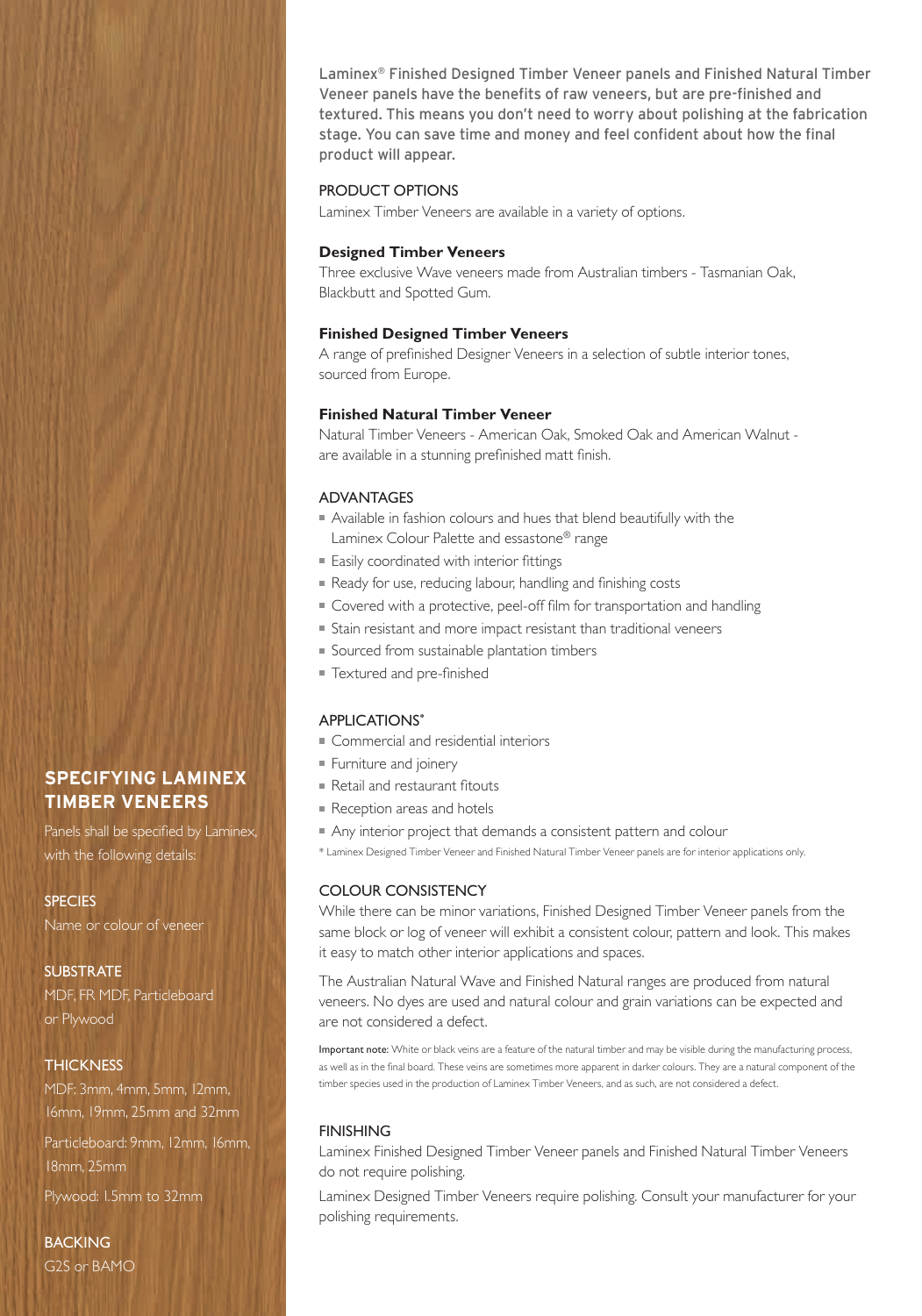## **DESIGNED TIMBER VENEER** PANELS







Tasmanian Oak Wave **FW**

**FW**

Spotted Gum Wave **FW**

## **FINISHED DESIGNED TIMBER VENEER** PANELS



![](_page_4_Picture_10.jpeg)

![](_page_4_Picture_12.jpeg)

![](_page_4_Picture_13.jpeg)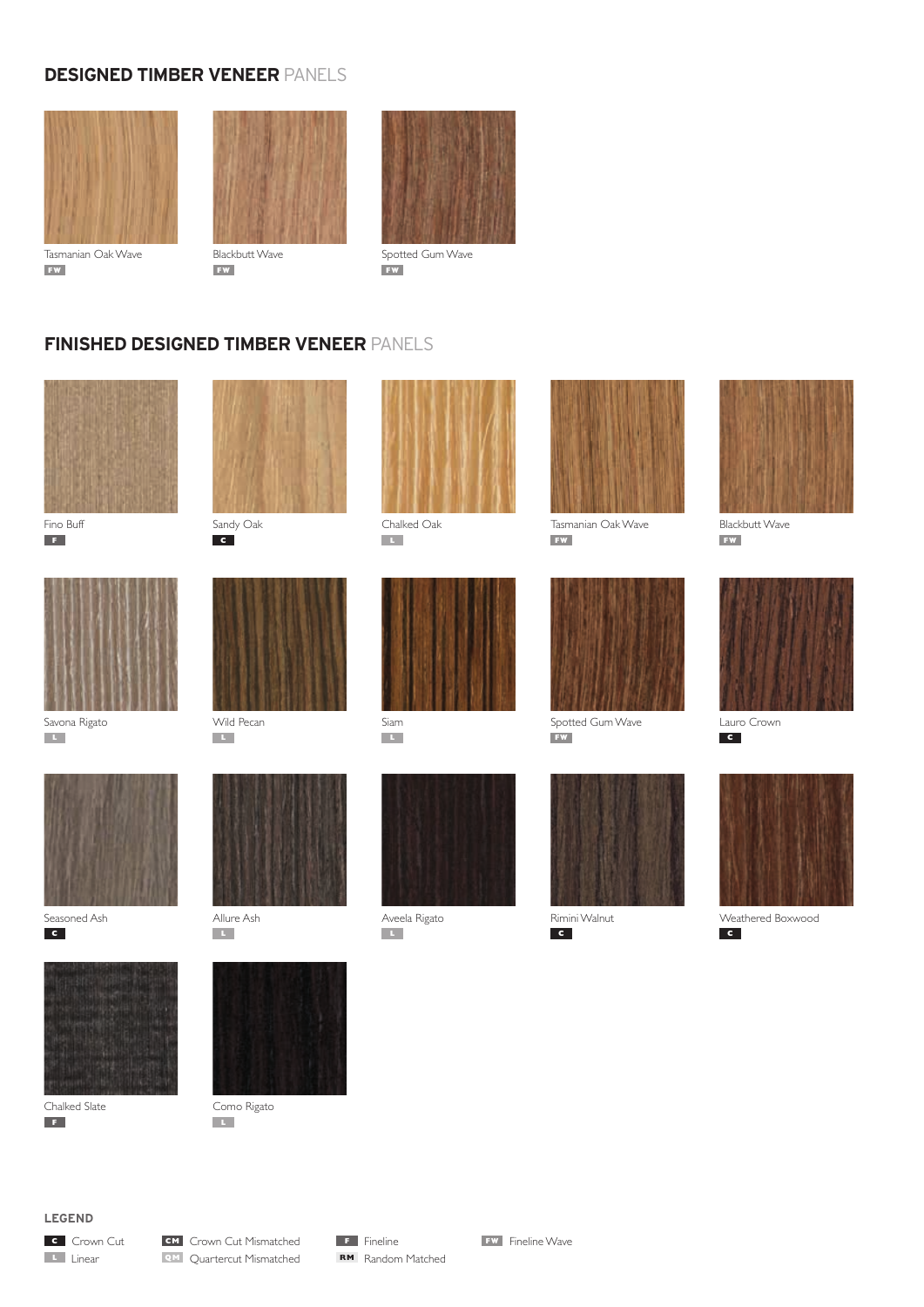# **FINISHED NATURAL TIMBER VENEER** PANELS

**QM**

![](_page_5_Picture_1.jpeg)

![](_page_5_Picture_2.jpeg)

![](_page_5_Picture_3.jpeg)

American Walnut **NEW RM**

Smoked Oak **NEW** 

![](_page_5_Picture_6.jpeg)

**RM**

## **VENEER CUTS**

**CM**

![](_page_5_Picture_10.jpeg)

![](_page_5_Picture_12.jpeg)

![](_page_5_Picture_13.jpeg)

![](_page_5_Picture_14.jpeg)

CROWN CUT CROWN CUT MISMATCHED FINELINE FINELINE FINELINE WAVE

![](_page_5_Picture_16.jpeg)

LINEAR QUARTERCUT MISMATCHED RANDOM MISMATCHED

![](_page_5_Picture_18.jpeg)

![](_page_5_Picture_19.jpeg)

![](_page_5_Picture_20.jpeg)

![](_page_5_Picture_22.jpeg)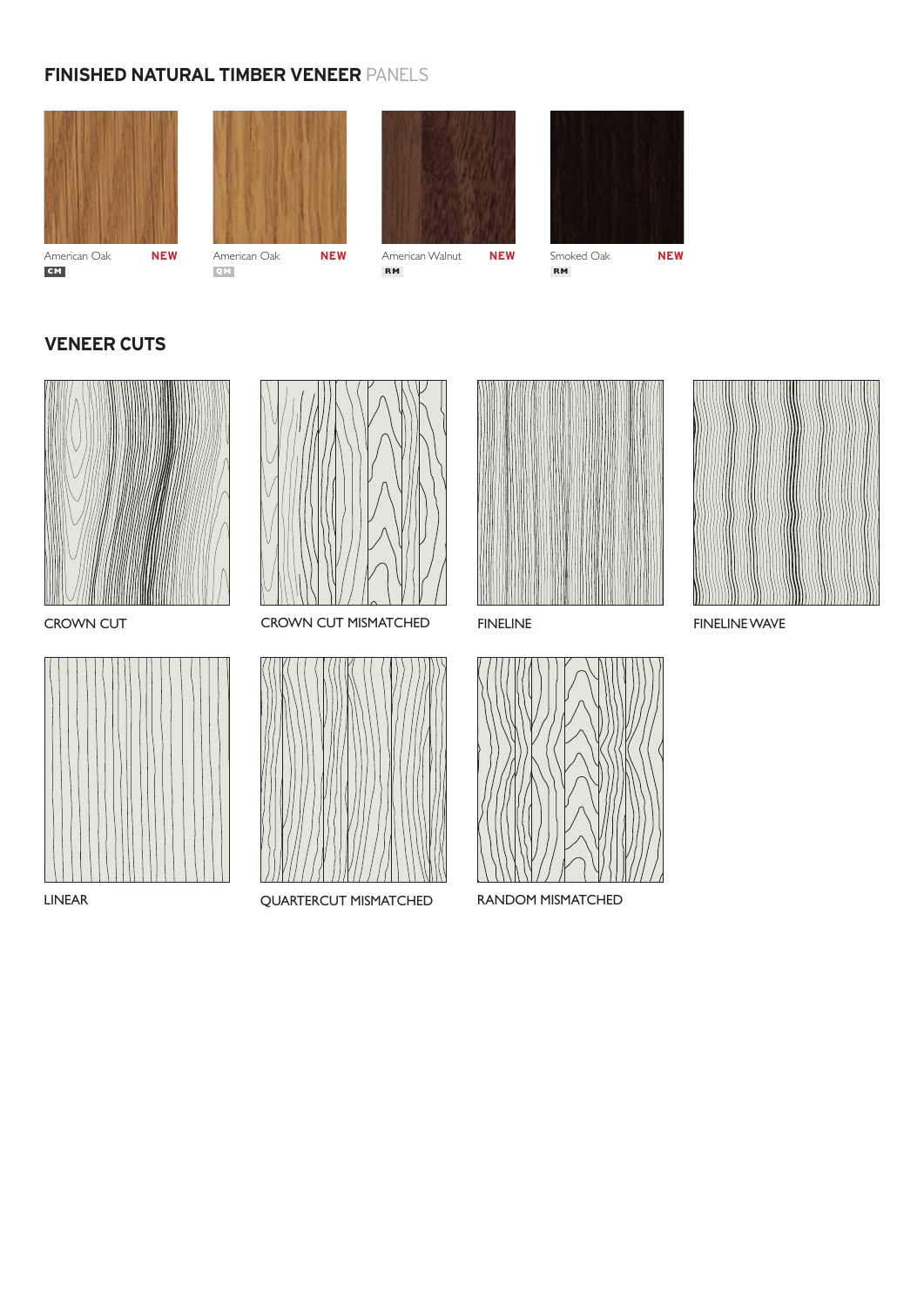## **VENEER GRAIN STRUCTURES**

| PREFINISHED VENEERS DECOR         | FINISH / TEXTURE   | <b>GRAIN STRUCTURE</b>        | 2440 X 1220MM | 3050 X 1220MM  |
|-----------------------------------|--------------------|-------------------------------|---------------|----------------|
| <b>ALLURE ASH</b>                 | <b>GRAINED</b>     | <b>LINEAR</b>                 | $\checkmark$  | $\checkmark$   |
| <b>AMERICAN OAK</b><br><b>NEW</b> | <b>MATT</b>        | <b>CROWN CUT MISMATCHED</b>   | $\checkmark$  | $\pmb{\times}$ |
| <b>NEW</b><br>AMERICAN OAK        | <b>MATT</b>        | <b>QUARTER CUT MISMATCHED</b> | $\checkmark$  | $\pmb{\times}$ |
| <b>NEW</b><br>AMERICAN WALNUT     | <b>MATT</b>        | RANDOM MISMATCHED             | $\checkmark$  | $\pmb{\times}$ |
| <b>AVEELA RIGATO</b>              | <b>GRAINED</b>     | LINEAR                        | $\checkmark$  | $\checkmark$   |
| <b>BLACKBUTT WAVE</b>             | <b>GRAINED</b>     | <b>FINELINE WAVE</b>          | $\checkmark$  | $\pmb{\times}$ |
| <b>CHALKED OAK</b>                | SANDBLASTED        | <b>LINEAR</b>                 | $\checkmark$  | $\pmb{\times}$ |
| <b>CHALKED SLATE</b>              | <b>ROUGHCUT</b>    | <b>FINELINE</b>               | $\checkmark$  | $\checkmark$   |
| <b>COMO RIGATO</b>                | <b>GRAINED</b>     | <b>LINEAR</b>                 | $\checkmark$  | $\checkmark$   |
| <b>FINO BUFF</b>                  | <b>GRAINED</b>     | <b>FINELINE</b>               | $\checkmark$  | $\checkmark$   |
| <b>LAURO CROWN</b>                | <b>MATT</b>        | <b>CROWN CUT</b>              | $\checkmark$  | $\checkmark$   |
| RIMINI WALNUT                     | <b>MATT</b>        | <b>CROWN CUT</b>              | $\checkmark$  | $\checkmark$   |
| <b>SANDY OAK</b>                  | <b>GRAINED</b>     | <b>CROWN CUT</b>              | $\checkmark$  | $\checkmark$   |
| <b>SAVONA RIGATO</b>              | <b>GRAINED</b>     | LINEAR                        | $\checkmark$  | $\checkmark$   |
| <b>SEASONED ASH</b>               | <b>GRAINED</b>     | <b>CROWN CUT</b>              | $\checkmark$  | $\checkmark$   |
| <b>SIAM</b>                       | <b>MATT</b>        | <b>LINEAR GRAIN</b>           | $\checkmark$  | $\checkmark$   |
| <b>NEW</b><br><b>SMOKED OAK</b>   | <b>MATT</b>        | RANDOM MISMATCHED             | $\checkmark$  | $\pmb{\times}$ |
| <b>SPOTTED GUM WAVE</b>           | <b>HIGH RELIEF</b> | <b>FINELINE WAVE</b>          | $\checkmark$  | $\pmb{\times}$ |
| <b>TASMANIAN OAK WAVE</b>         | <b>HIGH RELIEF</b> | <b>FINELINE WAVE</b>          | $\checkmark$  | $\pmb{\times}$ |
| <b>WEATHERED BOXWOOD</b>          | <b>MATT</b>        | <b>CROWN CUT</b>              | $\checkmark$  | $\checkmark$   |
| <b>WILD PECAN</b>                 | <b>GRAINED</b>     | LINEAR                        | $\checkmark$  | $\checkmark$   |

# **SIZE, THICKNESS AND EDGING**

Laminex Timber Veneer panels are available in 2400mm lengths and some can be made to order in 2700mm and 3000mm lengths as well. Note that the Australian Wave and Natural Finished decors can only be made in panels 2400mm long. Veneers are usually pressed onto single sided white MR MDF. Matching unglued edging is available. For more information about our product options, please contact the Laminex Australia branch nearest you.